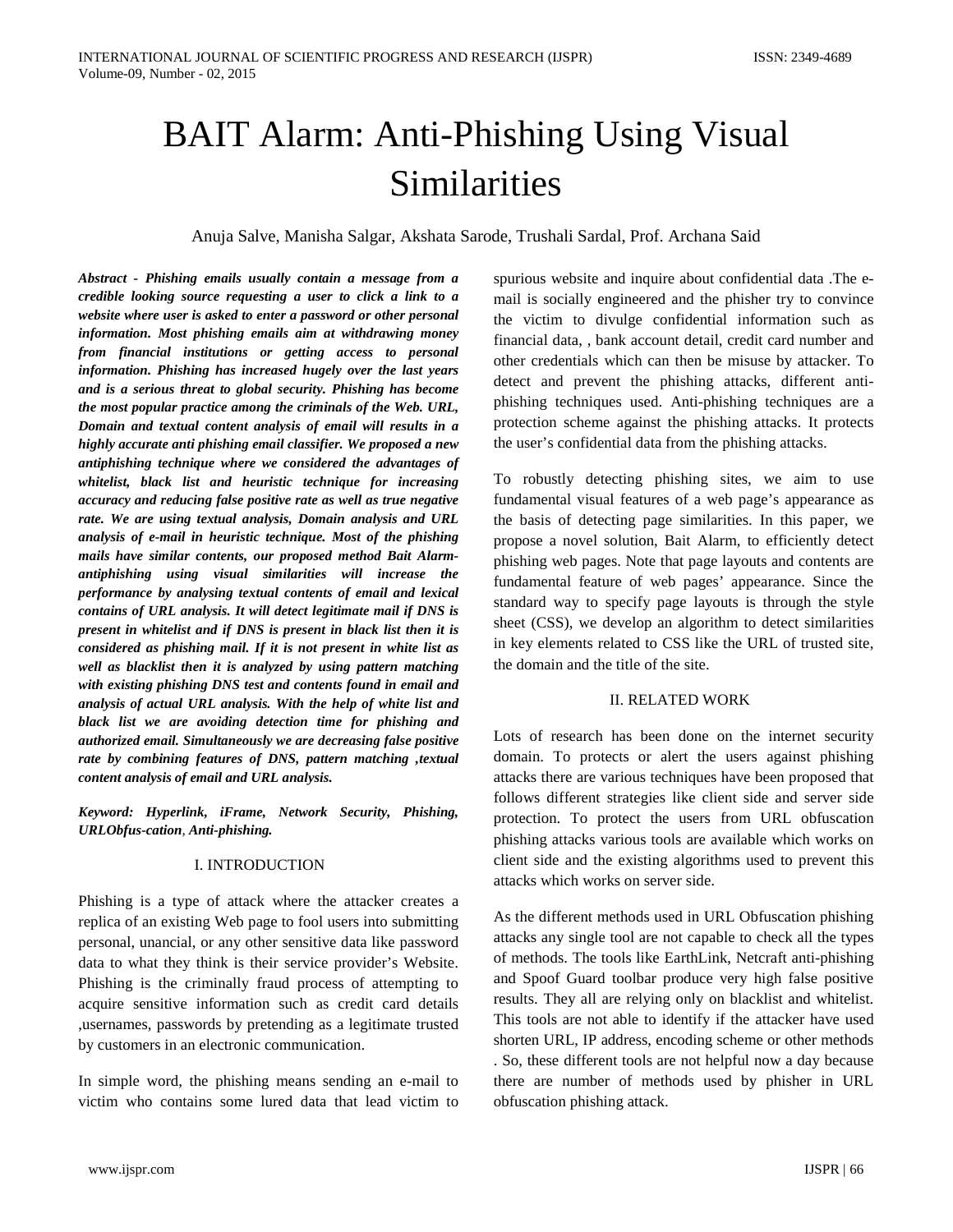The LinkGuard algorithm works on server side and it is the only one existing algorithm to check for the maximum methods used in URL obfuscation phishing attacks. LinkGuard algorithm is based on a) careful analysis of the characteristics of phishing hyperlink or URL and b) it produce very low false negative rate for the unknown phishing attacks. Basically, algorithm works for the hyperlink. When the hyperlink will be found in E-mail the algorithm performs the multiple tests such as

- 1) Visual and Actual DNS
- 2) Dotted decimal IP address.
- 3) Encoded scheme for URL.
- 4) Analyse domain name.
- 5) Blacklist and Whitelist.
- 6) Pattern matching of actual and visual DNS.

The proposed client side and server side security protection are not enough for the current phishing attacks. Because now days, the attacker uses the different methods such as input form in E-mail, shorten URL, iframe more than one hyperlink in E-mail, multilayer attacks. So, to protect and alert the users against these challenges we have implemented the ObURL detection algorithm which can use for the maximum detection of URL obfuscation attack.

#### III. MOTIVATION

Reading e-mails has become a dangerous activity. E-mails can carry dangerous viruses, worms which can be executed by merely opening e-mail or clicking on active link or picture in an e-mail. This e-mail phishing attacks are easily carried out by email spoofing. The two techniques known as e-mail forging and mass emailing made the task very easy for phishers to grab more number of victims. So we present a new solution, Bait Alarm, to detect different phishing attack using features that are hard to evade. The main intuition of our approach is that phishing pages need to preserve the visual appearance the target pages. So, We present an ObURL Detection algorithm to quantify the suspicious ratings of web pages based on similarity of visual appearance between the web pages. Since CSS is the standard technique to specify page layout, our new solution uses the CSS as the basis for detecting visual similarities among web pages.

# IV. METHODOLOGY



Fig 1: Workflow of Algorithm

The glory of Internet and its merits are being highly masked by the drawback associated with it. One of them the prime issue is Internet vulnerability, leading to data security issues. There are many phishing (fake) websites present on internet which collects private information of users.

We proposed a new algorithm, which we call Anti-phishing ObURL Detection Algorithm. The ObURL Detection Algorithm used to find out the URL Obfuscation Phishing attacks and it provides the multilayer security over the internet fraud. The Algorithm can detect the, content of hyperlink's destination URL, hyperlink, input form, iFrame in email, input form in iFrame source URL, iFrame within iFrame, Black and White list Test, and after all that multiple tests will be perform such as DNS Test, URL Encode Test, IP address Test, Shorten URL Test, URL pattern matching Test On that collected email data. ObURL Detection Algorithm is effective to detect both known and unknown URL Obfuscation phishing attacks.

> ObURL Detection Algorithm Contents Input: Content of Email Output: Prevent the user from phishing attack Alert User: Possible Phishing Safe User: No Phishing DB: Database

Generally the Algorithm works in two parts:

#### 1) Content check and

2) Perform all the tests for collected data.test cases are as following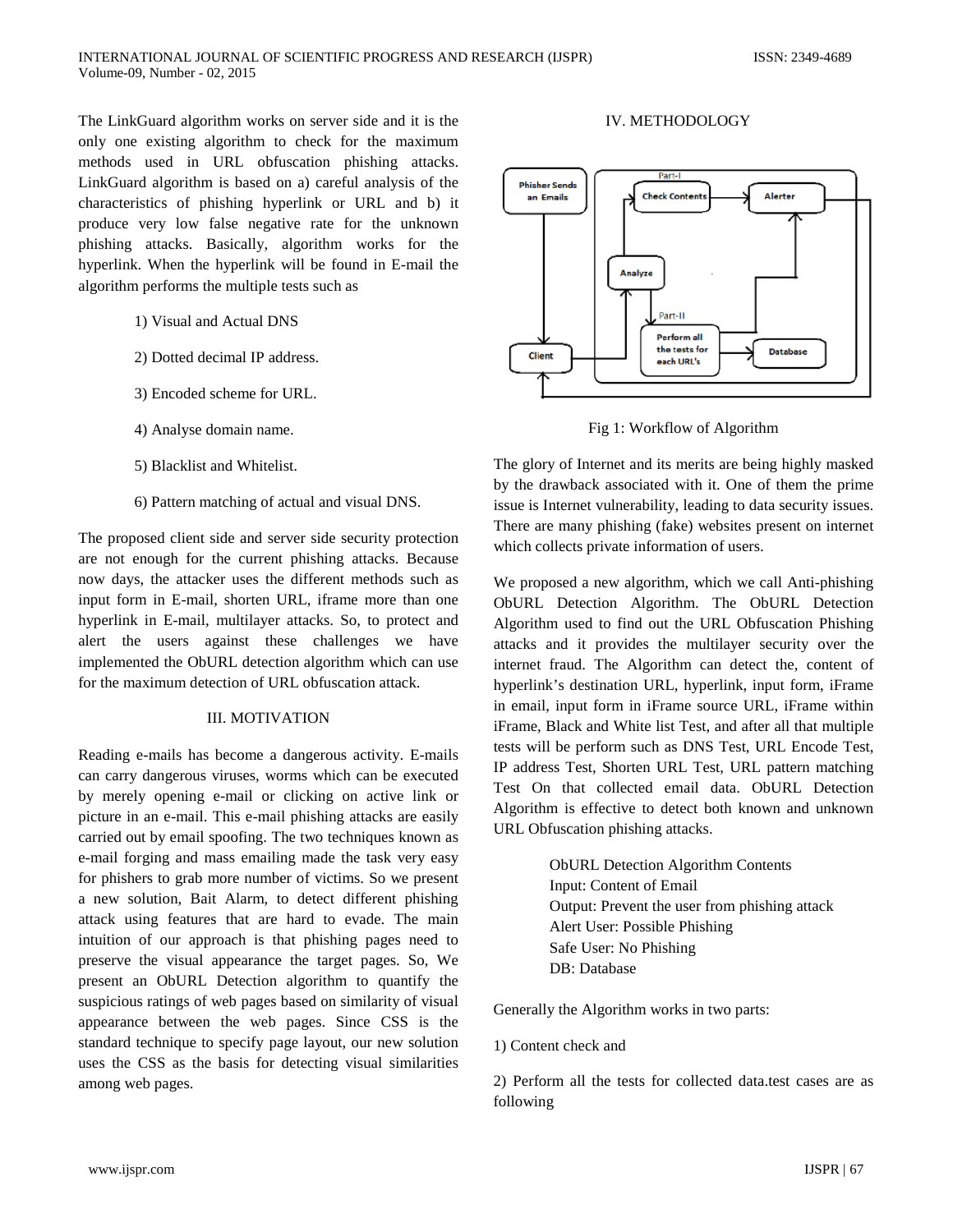# *1. DNS Test-*

The DNS Test is first test. In this test, the ObURL Detection Algorithm will check the hyper text and anchor text. If both are different then it alerts the user with the message as both DNS are different, possible phishing, means the attacker is trying to hide something from the user.

#### *2. IP Address Test-*

The second test is IP Address Test. In the IP address test, attacker replace domain name by dotted decimal IP address, the ObURL detection algorithm will checks for the IP blacklist and IP whitelist sub tests.

## *3. URL Test-*

The third test is URL Encode Test. In this test, actual URL encoding by attacker to hide from the user. The ObURL detection algorithm will find it, decode it and inform the user.

# *4. Shorten Test-*

The fourth test is Shorten URL Test. The shortened URL is a combination of unique number or unique word and service provider site . In the shorten URL test, the ObURL detection algorithm detect if the URL is shorten by attacker.

#### *5. Whitelist & Blacklist Test-*

The fifth test is Whitelist and Blacklist Test. In this test, the algorithm will retrieve data from the database to check for the hyperlink domain in whitelist and blacklist database

#### *6. Pattern Matching Test-*

The sixth test is URL Pattern Matching Test. In this test, the algorithm will check collected data for the pattern matching. If all above tests are fails then algorithm will go to the pattern matching test.

# VI. EXPERIMENTAL RESULT AND ANALYSIS

There are two other kinds of existing phishing detection approaches that are based on the similarity of web pages: based on page text and based on page image. Text-contentbased methods find out the phishing pages according to the frequency of web pages , some sensitive words, keywoeds or the matching ratio between the suspicious page and the target page.

Recent solutions check whether the contents of the page being visited is similar to other pages indexed by search engines. However, such solutions can be confused by attackers through embedding invisible contents. To capture the similarity in visual appearance, a few solutions are based on comparison of the image of a rendered page. However, this solution is not efficient. They can be affected by slight differences caused by different browser rendering engines. Moreover, if the target page cannot be indexed by search engines, such as a page that can be displayed only after a user login, the above solutions cannot be applied.

We will present a new proposed system, Bait Alarm, to detect phishing attack using features like DNS and CSS, our approach is that phishing pages need to protect from the visual appearance the target pages. so we have an algorithm to the suspicious ratings of web pages based on similarity of visual appearance between the web pages which we will be present. Since DNS and CSS are the standard technique to specify page layout as well as domain analysis, In our solution detecting visual similarities among web pages using CSS as basis for and DNS for domain information test. We present our approach as a Google Chrome extension, may in future scope we will use another search engine and used it to rate the suspiciousness of web pages & shows the correctness and accuracy of our approach with a relatively high performance overhead quantify.



Fig 2: Detection Accuracy

The ObURL detection algorithm is a heuristic algorithm; it may cause false positive (i.e. non phishing site as phishing site) and false negative (phishing site as non phishing site) results. But this algorithm can detect both well know as well as unknown phishing attacks. False negative results are more dangerous than false positive results.